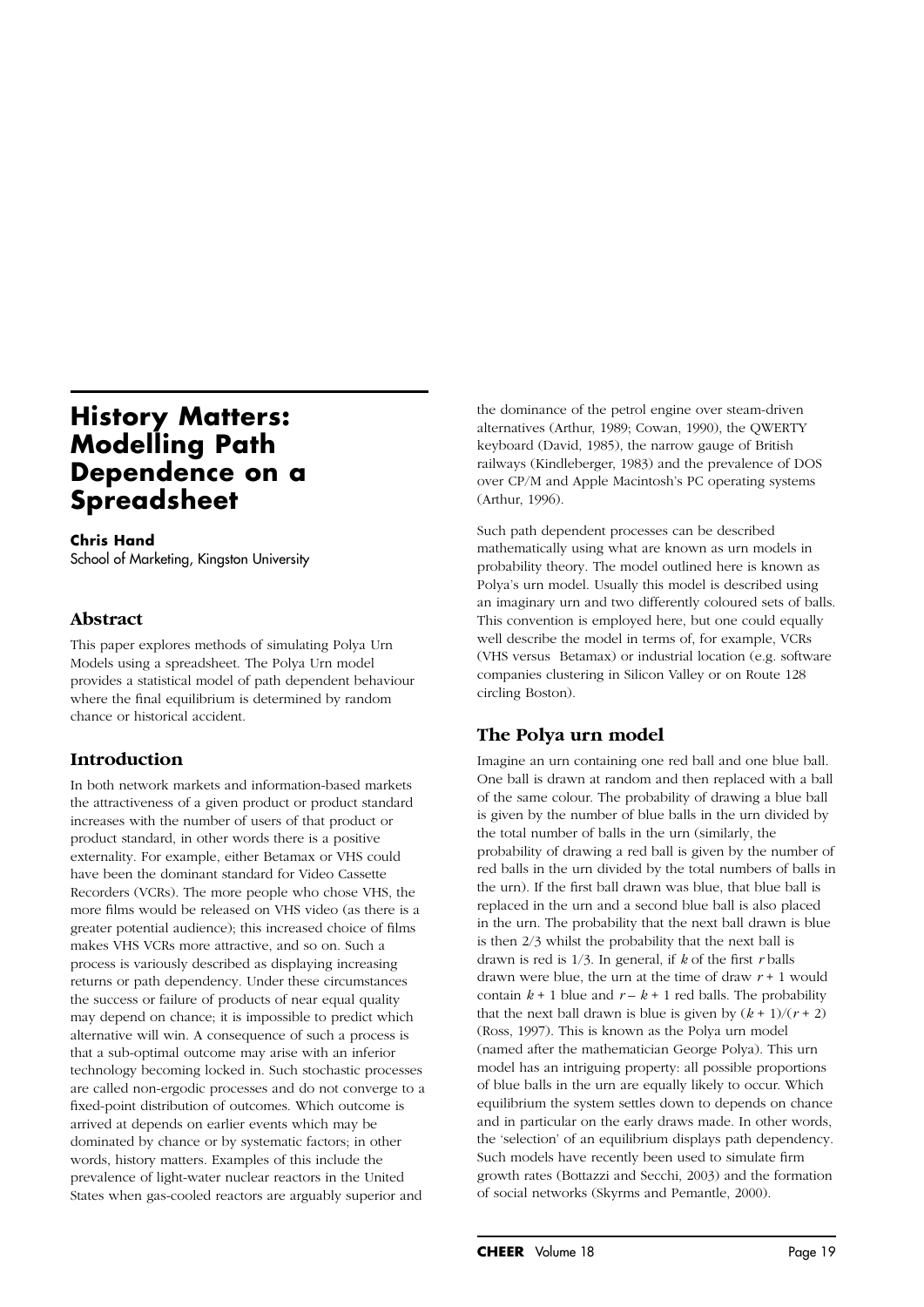The model can of course be extended to include more than two choices, which yields the probability distribution known as the Bose-Einstein distribution (Ross, 1997). Alternatively, the probability of drawing a ball of colour *c* may vary non-linearly with the proportion of c coloured balls (for a discussion of such models see Arthur, Ermoliev and Kaniovski, 1987). In the latter case, the number of fixed-point outcomes is limited, depending on the precise relationship between the proportion of balls of a given colour and the probability of drawing a ball of that colour.

However, it should be noted that the Polya urn model can only be seen as a simplified model of competition between products/standards. Specifically it does not incorporate strategic action by either firm such as pricing to gain market share, predatory pricing or promotional activity. Rather, it assumes that future choices depend only on past choices (analogous to the information cascades theory suggested by Bikhchandani, Hirshleifer and Welch, 1992). Sterman (2000) suggests a more realistic simulation model of competition between standards which includes the attractiveness of each product, the installed base of each product, market share, network/compatibility effects and total demand in a number of feedback loops. Windrum (2004) uses a development of the urn model, a coupled urn model, to simulate the standards battle between Microsoft and Netscape.

Matthews (2001) discusses the use of path dependent models in teaching statistics for economists, illustrating that under path dependence, the law of large numbers breaks down. Matthews (2001) also provides MAPLE code to simulate random draws and draws with limited and substantial positive feedback. However, a package such as MAPLE is not necessary to run simulated draws; the model can also be implemented on a spreadsheet. Arguably, there are advantages to introducing students to an unfamiliar concept (a model with unpredictable multiple equilibria) using a familiar software package. A second, more general, advantage of spreadsheet models is that the students can examine all the formulae used which can help remove any notion of the model operating as a 'black box' (for a range of spreadsheet models of business problems, see Barlow, 2005; for applications in economics, see Judge, 2000).

## **The spreadsheet model**

The Polya urn model can be implemented on a spreadsheet using a column of random numbers and the IF command. Using the spreadsheet's random number generator create a column of 100 (or more) random numbers which range between 0 and 1 in column C. Copy the random numbers and then paste the values back into the same column using Paste Special (this will prevent the random numbers changing every time the spreadsheet is changed). The total number of balls in the urn is also needed. We begin with one ball of each colour and one ball is added after each draw. Hence in the first period the urn contains 2 balls, 3 in the second period, 4 in the third period and so on. Enter this series of numbers in column D. Columns A and B will contain the number of blue and red balls in the urn after each draw. In the first cell of each of these two columns enter a 1. The draws from the urn

are simulated using a series of random numbers and the proportion of blue balls in the urn. The probability of drawing a blue ball depends on the proportion of blue balls in the urn; the more blue balls there are in the urn, the greater the probability that the next ball drawn will be blue. Assume there are 2 blue balls and 1 red ball in the urn. The probability that the next ball drawn is blue is 2/3. The draws can be simulated using random numbers. If the random number in the second row is less than the proportion of blue balls (2/3), a blue ball is drawn and hence the number of blue balls increases by one; if the random number is greater than the proportion of blue balls, a red ball is drawn. If the number of blue balls is entered in column A, the number of red balls in column B, the random numbers in column C and the total number of balls in column D then the draws can be simulated using the following formula in cell A3:

#### $=IF(C3<(A2/D2),(A2+1),(A2+0))$

Cell C3 contains a random number while the expression A2/D2 contains the proportion of blue balls in the urn, which like the random numbers can only take values between 0 and 1. This formula can then be copied down the screen to simulate further draws. Note that as the value of A*n*/D*n* (*n* = 2…*N*) increases it becomes more likely that the next ball drawn will be blue. For example when the first draw is made  $A2/D2 = 0.5$  which is equivalent to saying that a blue ball will be drawn with probability of 0.5. Assuming a blue ball was drawn in the first draw,  $A3/D3 = 0.66$ , so the probability that a blue ball is drawn in the second draw equals 2/3. The number of red balls equals the total number minus the number of blue balls, so in cell B3 enter the formula D3-A3. The screenshot below shows the initial set up of the model.

The formulae in columns A and B can then be copied down the screen.

If the draw is simulated several times with a different set of random numbers each time it will be seen that the proportions settle down to a fixed value over time, but what that proportion will be or even whether there will be more blue than red balls or vice versa cannot be predicted. Figure 2 shows the histories of six simulated draws from the spreadsheet model.

As was noted above, *a priori*, the value the simulated series will converge to is unknown, all that can be said is that the series will converge to a stable value. As a way of

|                         |             |                | E Microsoft Excel - Linear Polya Urn Model [Read-Only] |               |        |            |                    |         |
|-------------------------|-------------|----------------|--------------------------------------------------------|---------------|--------|------------|--------------------|---------|
| 理由                      | Ele<br>Edit | Insert<br>View | Format                                                 | Tools<br>Data | Window | Help       |                    |         |
|                         |             |                | $1.5 - 3.3 - 1.7$                                      | $X - 1 - 1$   |        |            |                    |         |
| <b>Arial</b>            |             | $= 10$         | $\mathbf{B}$                                           | 斷 臺<br>2U     | 疆      | $-31$ 22 % | $^{+0.20}_{-0.20}$ | 後置<br>鑩 |
|                         | A3          |                | # = F(C3<(A2/D2),(A2+1),(A2+0))                        |               |        |            |                    |         |
|                         | А           | B              | c                                                      | Ð             | Ε      | F          | G                  | H       |
| 1                       | Elue        | Red            | Rand                                                   | Total         |        |            |                    |         |
| 2                       |             | 1.             | 0.743298                                               | 2             |        |            |                    |         |
| 3                       | 2           |                | 0.316669                                               | 3             |        |            |                    |         |
| $\overline{\mathbf{4}}$ |             |                | 0.215093                                               | 4             |        |            |                    |         |
| 5                       |             |                | 0.639592                                               | 5             |        |            |                    |         |
| 6                       |             |                | 0.644416                                               | 6             |        |            |                    |         |
| 7                       |             |                | 0.016864                                               | 7             |        |            |                    |         |
| 8                       |             |                | 0.833177                                               | 8             |        |            |                    |         |
| 9                       |             |                | 0.845892                                               | 9             |        |            |                    |         |

Figure 1. Linear Polya urn model spreadsheet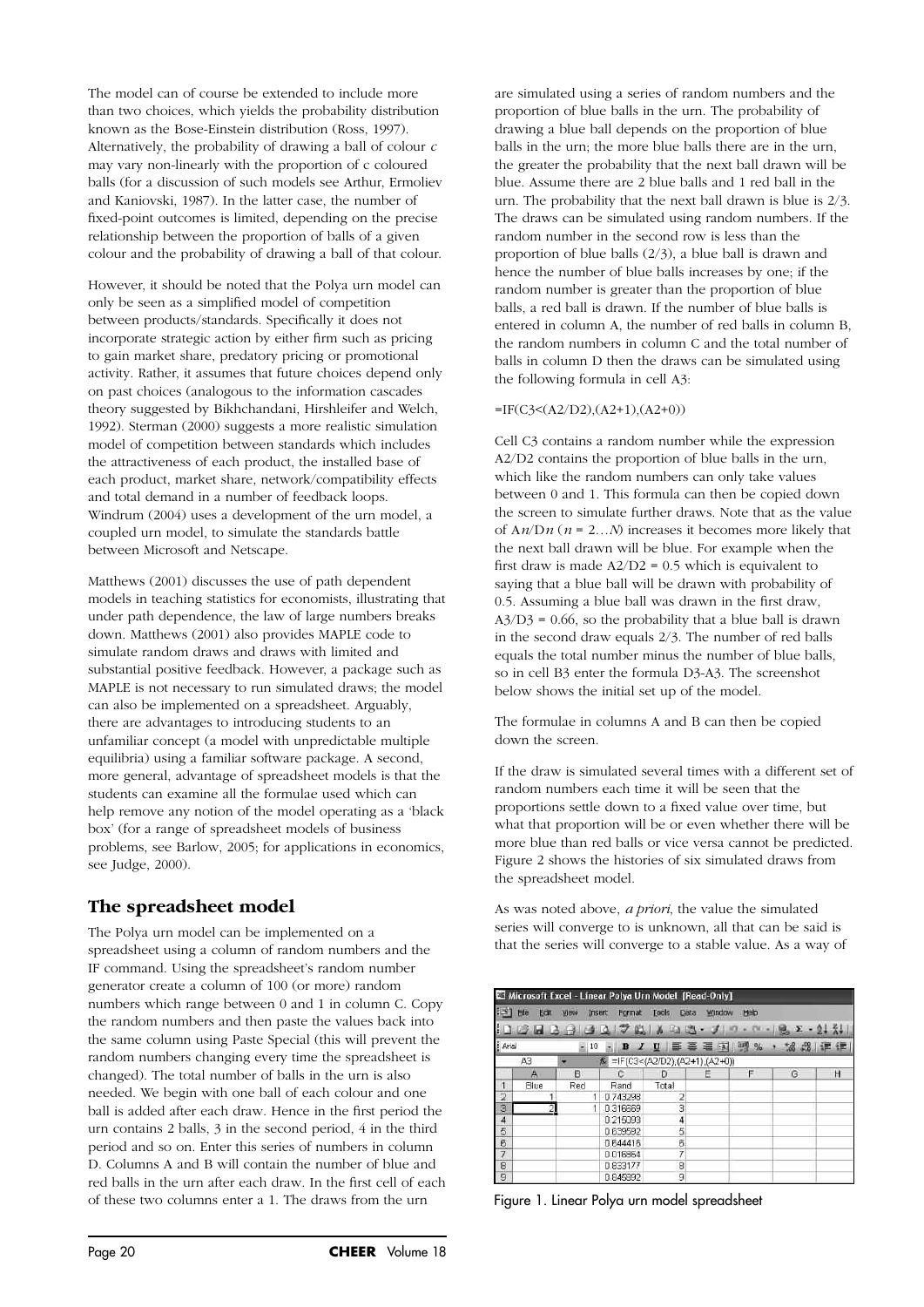models, see Johnson and Kotz, 1977.) each colour: for a comprehensive discussion of urn ball is added at a time and the urn begins with one ball of uniform distribution of outcomes only occurs when one 0.5 value, but will not agree on what that stable value is. (This They will agree that the system settles down to a stable  $\ddot{\phantom{0}}$ simulation once on their own as a classroom exercise. Matthews (2001) suggests asking students each to run the ra<br>II demonstrating this emergent order in these models,

The spreadsheet model could also be used to investigate the effects of first mover advantage or late entry into a market characterised by increasing returns. To make discussion of this clearer, assume that the series in columns A and B are cumulative sales made by firms X and Y. Assume first mover advantage confers an advantage on firm X allowing it to sell more of its product in the first period, this then increases the probability that the next sale will be made by firm X. Instead of starting the simulation with each firm having 1/2 of the market (or 1 sale each), the simulation could be run with firm X holding 2/3 of the market (X begins with 2 sales while Y begins with 1). Under path dependence, such an initial advantage can be quickly eroded, although the greater the initial advantage given to X, the less likely that Y will capture much of the market. The model outlined above is limited to duopoly situations. To introduce more competitors (more colours) the spreadsheet model must be extended.

## **The extended linear model**

As with the Polya urn model, in the extended model (which has more than two colours/competitors) all possible outcomes are equally likely. The probability distribution of the outcomes is sometimes called the Bose–Einstein distribution. This distribution is more familiar to particle physicists than economists, as it describes the distributions of particles known as bosons over energy states. However, as Hill and Woodroofe (1975) have shown, it also has an application in the social sciences as the well-known Zipf law (rank–frequency relationship) can arise from a system following Bose–Einstein dynamics. As De Vany and Walls (1996) note, the Bose–Einstein distribution is uniform. Usually, a uniform distribution implies that, given *n* colours of balls, the probability that any one colour is drawn is 1/*n*. However, the Bose–Einstein distribution arises from sequential draws from an urn. For each draw, the probability that a given colour is drawn depends on the proportion of previous draws of that colour (as with the Polya urn model).

Imagine an urn this time containing one of each of *m* types of balls. One ball is drawn at random and replaced with a ball of the same type. If in the first *n* drawings from the urn,  $x_i$  type *j* balls were drawn, the probability of drawing a *j* type ball in the  $n + 1$  draw is equal to  $(x_j +$  $1/(m + n)$  (that is the number of balls of type j divided by the total number of balls in the urn). A more concrete example may be films competing with each other at the box office; the more one film is chosen, the more people there are to recommend it to others, so in turn a greater number of people are likely to choose that particular film (a model suggested by De Vany and Walls, 1996). Ross

(1997) provides a more detailed explanation and derivation of this model.

Again, a column of random numbers is used to simulate the draws from the urn. We begin with 5 balls in the urn, one each of red, orange, yellow, green and blue. The probability that any one is drawn is 0.2 (1/5). If the first random number is less than 0.2 a red ball is drawn, if it is less than 0.4 but greater than 0.2 an orange ball is drawn, if it is less than 0.6 but greater than 0.4 a yellow ball is drawn, if it is less than 0.8 but greater than 0.6 a green ball is drawn, finally, if it is less than 1 but greater than 0.8 a blue ball is drawn. This is entered in the spreadsheet as outlined below.

In the first row of columns A, B, C, D and E type the names of the 5 colours/firms. Label column F 'random' and column G 'total'. Using the random number generator, create a list of random numbers in column F. In column G enter the total number of balls in the urn at each draw. This can be done by simply typing in the number or by summing the values in each row of columns A to E. It is a good idea to use both of these methods; if they do not produce the same value, there is an error in one of the formulae. We begin with one ball of each colour so enter a 1 in cells A2, B2, C2, D2 and E2. In cells A3, B3, C3, D3 and E3 enter the formulae shown in Table 1.

Taking the formula in A3 as an example, F3 is the random number and A2/G2 is the proportion of red balls in the urn prior to the first draw being made (i.e. 1/5). If the random number is less than A2/G2 a red ball is drawn and replaced and an extra red ball is added to the urn (A2+1), if the random number is greater than A2/G2 the ball drawn is not red so the number of red balls does not change. The formula in cell B3 uses exactly the same logic. If the random number is less than A2/G2 a red ball is drawn so the number of orange balls does not change. However, if the random number is less than the proportion of red balls plus the proportion of orange balls, an orange ball is drawn and replaced and an extra orange ball is added to the urn. The formulae in cells C3 and D3 are constructed in exactly the same way. A somewhat simpler formula is entered in cell E3. If the number of red, orange, yellow and green balls has not changed, the ball drawn must be blue. These formulae can then be copied down the screen to simulate further draws. The screenshot below (see Figure 3) shows the model set up in Excel.

Note the two columns headed 'total'. One contains the sum of the values in columns A to E, the other the number that should be obtained (5 before the first draw is made, 6 after the first draw and so on). As these columns agree, the formulae have been entered correctly.

The extended spreadsheet model could be used to illustrate the competition between different types of nuclear reactor investigated by Cowan (1990). Cowan shows that there were three main types of reactor: Gas Graphite, Light Water and Heavy Water. Although the first nuclear reactor to be used to generate electricity was a Gas Graphite reactor, more was known about Light Water reactors as a result of the US Navy's research into nuclear power for submarines. This can be modelled on the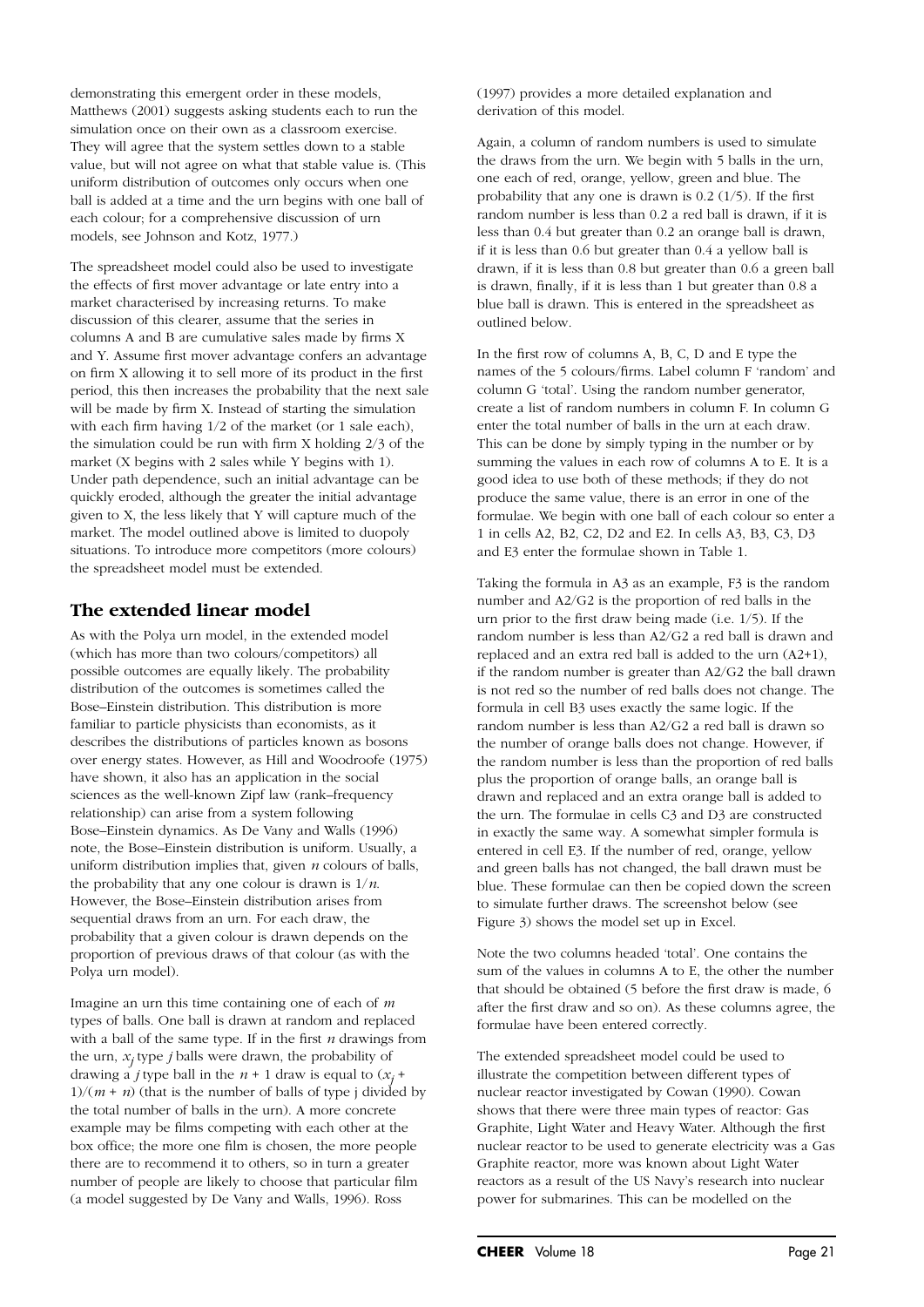Table 1 Extended urn model formulae

| Colour | Cell | Formula                                                                               |
|--------|------|---------------------------------------------------------------------------------------|
| Red    | A3   | $=$ IF(F3<(A2/G2),A2+1,A2)                                                            |
| Orange | B3   | =IF(F3<(A2/G2),B2,IF(F3<((A2/G2)+(B2/G2)),B2+1,B2))                                   |
| Yellow | C3   | =IF(F3<((A2/G2)+(B2/G2)),C2,IF(F3<((A2/G2)+(B2/G2)+(C2/G2)),C2+1,C2))                 |
| Green  | D3   | =IF(F3<((A2/G2)+(B2/G2)+(C2/G2)),D2,IF(F3<((A2/G2)+(B2/G2)+(C2/G2)+(D2/G2)),D2+1,D2)) |
| Blue   | E3   | =IF((A2+B2+C2+D2)=(A3+B3+C3+D3),E2+1,E2)                                              |

spreadsheet as a three-ball urn model. Given the stock of knowledge regarding Light Water reactors, Light Water starts with an advantage over the other two types so set the initial value for light water to 4 and the initial values for the other two types to 1. Note that the advantage given to Light Water is arbitrary; the point here is to illustrate the effect of prior advantage. Giving Light Water an advantage of 3 over the others makes it likely, but does not guarantee that it will become the dominant technology. This model is shown in Figure 4.

|                 |                           |                  |                | Microsoft Excel - Linear Urn model Bose Einstein [Read-Only] |                     |                     |                |                             |                   |
|-----------------|---------------------------|------------------|----------------|--------------------------------------------------------------|---------------------|---------------------|----------------|-----------------------------|-------------------|
| 围               | Ele<br>Edt                | Insert<br>Wew    | Format         |                                                              | Tools: Data: Window | telp                |                |                             |                   |
|                 | ы<br>IА<br>œ,             | r-1<br>$-1$      | 42<br>ю        | X.<br>Ba                                                     | $2 - 1$             | <b>CH</b><br>$\sim$ | $-9.2 - 2.3$   |                             | <b>HI 45 100%</b> |
|                 |                           |                  |                |                                                              |                     |                     |                |                             |                   |
| Arial           |                           | $\frac{1}{2}$ 10 | B<br>$\cdot$ 1 | U<br>旧事                                                      | 三重国 明光              |                     |                | , 13. 3 课 年 <b>HI - 3</b> - |                   |
|                 | <b>B3</b>                 | ٠                |                | 术 =IF(F3<(A2/G2),B2,IF(F3<((A2/G2)+(B2/G2)),B2+1,B2))        |                     |                     |                |                             |                   |
|                 | A                         | B                | $\mathbb{C}$   | D                                                            | E                   | F                   | G              | H                           |                   |
| ٦               | red                       | orance           | vellow         | green                                                        | blue                | rand                | total          | total                       |                   |
| $\overline{2}$  |                           | 1                | 1              | 1                                                            | 1                   |                     | 5              | 5                           |                   |
| 3               | $\overline{a}$            | $\overline{1}$   | 1              | 1                                                            | 1                   | 0.044954            | 6              | 6                           |                   |
| 4               | 2                         | 2                | 1              | ī                                                            | 1                   | 0.368365            | 7              | 7                           |                   |
| $\overline{5}$  | $\frac{2}{2}$             | $\frac{2}{2}$    | ï              | $\frac{2}{2}$                                                | s                   | 0.728616            | $\overline{8}$ | ä                           |                   |
| $\overline{6}$  |                           |                  | ï              |                                                              | $\overline{2}$      | 0.953171            | 9              | $\overline{a}$              |                   |
| $\overline{7}$  |                           | 3                | 1              | $\frac{2}{2}$                                                | 2                   | 0.301298            | 10             | 10                          |                   |
| $\overline{8}$  |                           | $\overline{4}$   | ï              |                                                              | $\overline{2}$      | 0.258937            | 11             | 11                          |                   |
| $\overline{9}$  | $\frac{2}{2}$             | 5                | ï              | 2                                                            | $\overline{2}$      | 0.228071            | 12             | 12                          |                   |
| 10              | 3                         | 5                | 1              |                                                              | 2                   | 0.098614            | 13             | 13                          |                   |
| 11              | 3                         | $\overline{5}$   | ī              | $\frac{2}{3}$                                                | $\overline{2}$      | 0.699273            | 14             | 14                          |                   |
| 12              | 3                         | 5                | 1              | $\overline{4}$                                               | $\overline{2}$      | 0.774312            | 15             | 15                          |                   |
| 13              | 3                         | 5                | ï              | $\overline{5}$                                               | $\overline{2}$      | 0.728478            | 16             | 16                          |                   |
| 14              |                           |                  | 1              | 6                                                            | $\overline{2}$      | 0.597203            | 17             | 17                          |                   |
| 15              | ن سا                      | $\frac{5}{6}$    | ï              | Ë,                                                           | 2                   | 0.338524            | 18             | 18                          |                   |
| 18              | 3                         | Б                | 1              | 7                                                            | 2                   | 0.852477            | 19             | 19                          |                   |
| 17              | 3                         | 7                | 1              | 7                                                            | $\overline{2}$      | 0.384027            | 20             | 20                          |                   |
| 18              | 3                         | 7                | 1              | B                                                            | $\overline{2}$      | 0.744542            | 21             | 21                          |                   |
| 19              | 3                         | 8                | ï              | 8                                                            | $\overline{2}$      | 0.353856            | 22             | 22                          |                   |
| 20              | 3                         | $\overline{g}$   | 1              | ø                                                            | $\overline{2}$      | 0.426243            | 23             | 23                          |                   |
| $\overline{21}$ | $\overline{\overline{3}}$ | 10               | 1              | 8                                                            | $\overline{2}$      | 0.343692            | 24             | 24                          |                   |
| 22              | 3                         | 10               | 1              | g                                                            | $\overline{2}$      | 0.612577            | 25             | 25                          |                   |
| 23              | 3                         | 11               | 1              | 9                                                            | 2                   | 0.331315            | 26             | 26                          |                   |
| 24              | $\overline{4}$            | 11               | 1              | $\overline{9}$                                               | $\overline{2}$      | 0.051233            | 27             | 27                          |                   |
| $\overline{25}$ |                           |                  |                |                                                              |                     |                     |                |                             |                   |

Figure 3. Five-ball linear probability urn model screenshot

| அ                   | Microsoft Excel - Linear Urn model Bose Einstein [Read-Only]<br>干脑<br>Edit | View<br><b>Insert</b> | Tools<br>Format                                       | Data           | Window<br>Help      |            |           |                      |
|---------------------|----------------------------------------------------------------------------|-----------------------|-------------------------------------------------------|----------------|---------------------|------------|-----------|----------------------|
| $#$ Arial           | Ы                                                                          | $= 10$                | 畝<br>B<br>æ                                           | щa<br>1 三三三三 四 | ゴの<br>$\frac{9}{6}$ | $-9.2 - 2$ | $36 - 00$ | 公 興 の<br>10<br>ま ・ ひ |
|                     | B3                                                                         |                       | F(D3<(A2/E2), B2, IF(D3<((A2/E2)+(B2/E2)), B2+1, B2)) |                |                     |            |           |                      |
|                     | А                                                                          | B                     |                                                       | Đ              | E                   | F          | G         | Н                    |
|                     | Gas Graphite Light Water Heavy Water rand                                  |                       |                                                       |                | total               |            |           |                      |
| $\frac{2}{4}$       |                                                                            | 4                     |                                                       |                | 6                   |            |           |                      |
|                     |                                                                            | 5                     |                                                       | 0.794225       | 7                   |            |           |                      |
|                     |                                                                            | Б                     | 1                                                     | 0.606746       | 8                   |            |           |                      |
| $rac{5}{6}$         | $\overline{c}$                                                             | 6                     |                                                       | 0.058931       | 9                   |            |           |                      |
|                     | 2                                                                          | $\overline{6}$        | 2                                                     | 0.969562       | 10                  |            |           |                      |
| $\overline{7}$      | $\overline{2}$                                                             | 7                     | 2                                                     | 0.284076       | 11                  |            |           |                      |
| $\overline{\theta}$ | 3<br>3                                                                     | 7                     | 2                                                     | 0.119042       | 12                  |            |           |                      |
| 9                   |                                                                            | 8                     | 2                                                     | 0.320017       | 13                  |            |           |                      |
| 1D                  | 4                                                                          | $\frac{8}{8}$         | 2                                                     | 0.097756       | 14                  |            |           |                      |
| $\overline{11}$     | 5                                                                          |                       | 2                                                     | 0.272603       | 15                  |            |           |                      |
| 12                  | $\frac{5}{5}$                                                              | g                     | 2                                                     | 0.446319       | 16                  |            |           |                      |
| 13                  |                                                                            | 10                    | 2                                                     | 0.508905       | 17                  |            |           |                      |
| 14                  | $\overline{6}$                                                             | 10                    | Ű.                                                    | 0.165081       | 18                  |            |           |                      |
| 15                  | ŝ                                                                          | 11                    | o                                                     | 0.470671       | 19                  |            |           |                      |
| 16                  | Ġ                                                                          | 12                    | 2                                                     | 0.673602       | 20                  |            |           |                      |
| $\overline{17}$     | 6                                                                          | 13                    | $\overline{2}$                                        | 0.652911       | 21                  |            |           |                      |

Figure 4. Nuclear reactors example

At the end of the 31-year period covered by Cowan's study, Light Water accounted for approximately 70% of all reactors. Running 30 simulated draws ten times yielded the shares of the market shown in Table 2.

In this example, Light Water's initial advantage allows it to take the lion's share of the market, although its dominance is not guaranteed. Furthermore, it is only the initial advantage that allows light water to dominate the market; the relative costs and efficiency are not part of the model.

#### **The non-linear model**

In the urn models described above, the probability of drawing a blue ball is a linear function of the proportion of blue balls in the urn and every possible outcome is an equilibrium. If the relationship between the probability of drawing a red ball and the proportion of red balls in the urn were non-linear, this would change; the model would have a limited number of stable and unstable equilibria and would rapidly lock in to one of these equilibria. Figure 5 shows this more clearly.

The continuous line shows a linear relationship between the proportion of red balls in the urn and the probability that the next ball drawn will be red. Every point on this line is a possible equilibrium. The broken line shows a non-linear relationship with three possible equilibrium points labelled A, B and C. At points A and B are stable equilibria; if the urn contains only blue balls (point A) or only red balls (point B) it will remain in that state. If the proportion of red balls is one-half (point C) the probability of drawing a red ball is 50% so, on average, the proportion of red balls will remain constant. If another red ball is added, however, it dramatically increases the probability that a red ball will be drawn next time, moving the system towards point B. Conversely, if a blue ball is added it disproportionately increases the probability that the next ball drawn will be blue, moving the system towards point A. Hence point C is an unstable equilibrium. Under this relationship, the urn will quickly 'lock-in' to one extreme or the other.

The spreadsheet model can be easily adapted to incorporate a nonlinear probability relationship. The dotted curve in Figure 5 resembles the normal cumulative distribution function. In the linear probability model, draws were simulated by comparing the proportion of blue balls in the urn with a random number. If the proportion was greater than the random number, a blue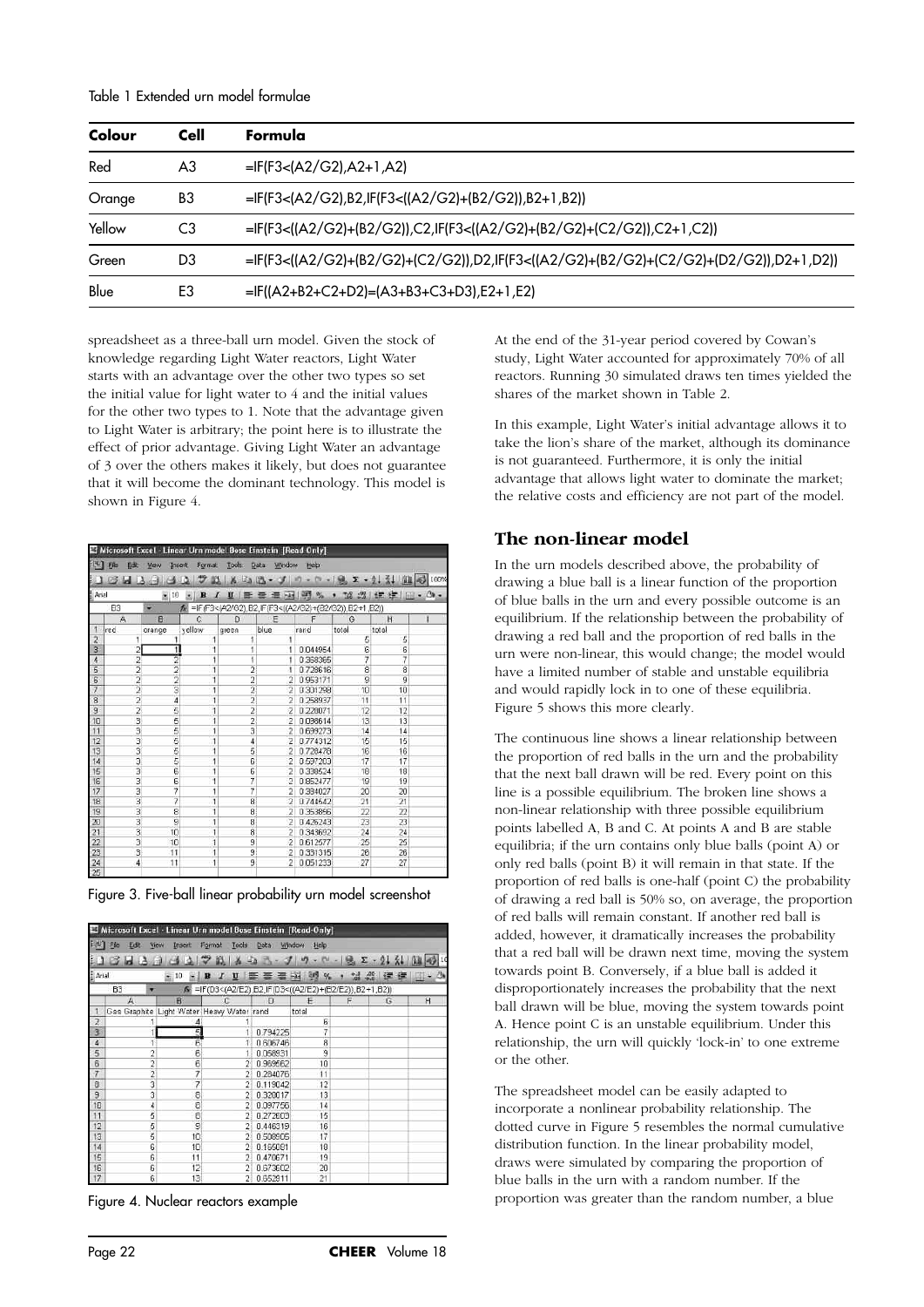| Market share (%)         |                     |                    |                    |  |  |  |  |
|--------------------------|---------------------|--------------------|--------------------|--|--|--|--|
| <b>Simulation</b>        | <b>Gas Graphite</b> | <b>Light Water</b> | <b>Heavy Water</b> |  |  |  |  |
|                          | 19.4                | 72.2               | 8.3                |  |  |  |  |
| $\mathbf{2}$             | 33.3                | 61.1               | 5.6                |  |  |  |  |
| 3                        | 5.6                 | 66.7               | 27.8               |  |  |  |  |
| $\overline{\mathcal{A}}$ | 11.1                | 80.6               | 8.3                |  |  |  |  |
| 5                        | 2.8                 | 72.2               | 25.0               |  |  |  |  |
| 6                        | 8.3                 | 47.2               | 44.4               |  |  |  |  |
| $\overline{7}$           | 19.4                | 77.8               | 2.8                |  |  |  |  |
| 8                        | 19.4                | 58.3               | 22.2               |  |  |  |  |
| 9                        | 33.3                | 27.8               | 38.9               |  |  |  |  |
| 10                       | 16.7                | 80.6               | 2.8                |  |  |  |  |



Figure 5. Linear and non-linear probabilities

|                 |                         | Microsoft Excel - Nonlinear Polya Urn Model [Read-Only] |                                                      |                |                    |                                              |   |   |  |
|-----------------|-------------------------|---------------------------------------------------------|------------------------------------------------------|----------------|--------------------|----------------------------------------------|---|---|--|
|                 | $\mathbb{H}$ He<br>Edit | <b>View</b>                                             | Insert                                               | Format Tools   | Window<br>Data     | Hap                                          |   |   |  |
|                 |                         | 13430                                                   | <b>A 2 31</b>                                        |                |                    | 美 2 出 · メ カ · ロ -   風 エ - 生 引   阻   回   100% |   |   |  |
| Arial           |                         |                                                         | $\bullet$ 10 $\bullet$ <b>B</b><br>$\mathcal I$      |                |                    | U 事善理图%, 2 2 读读 (II - 3) -                   |   |   |  |
|                 | A3                      | ٠                                                       | $\mathbf{k} = \mathbf{F}(C3 < (F2), (A2+1), (A2+0))$ |                |                    |                                              |   |   |  |
|                 | W                       | B                                                       | C                                                    | D              | Е                  | $F$ .                                        | G | Н |  |
| $\overline{1}$  | Blue                    | Red                                                     | Rand                                                 | Total          | Prop Blue Normdist |                                              |   |   |  |
| $\overline{2}$  |                         |                                                         | 1 0.299339                                           | $\overline{2}$ | 0.5                | 0.5                                          |   |   |  |
| 3               |                         |                                                         | 2 0 9 9 4 3 0 6                                      |                | 3 0.333333         | 0.15866                                      |   |   |  |
| 4               |                         |                                                         | 0.292254                                             |                |                    |                                              |   |   |  |
|                 |                         |                                                         | 0.442517                                             |                |                    |                                              |   |   |  |
| $\frac{5}{6}$   |                         |                                                         | 0 168314                                             |                |                    |                                              |   |   |  |
| $\overline{7}$  |                         |                                                         | 0.22768                                              |                |                    |                                              |   |   |  |
| 8               |                         |                                                         | 0.259407                                             |                |                    |                                              |   |   |  |
| $\overline{9}$  |                         |                                                         | 0.845659                                             |                |                    |                                              |   |   |  |
| 10              |                         |                                                         | 0.424356                                             |                |                    |                                              |   |   |  |
| 11              |                         |                                                         | 0.813064                                             |                |                    |                                              |   |   |  |
| $\frac{12}{13}$ |                         |                                                         | 0315805                                              |                |                    |                                              |   |   |  |
|                 |                         |                                                         | 0.733661                                             |                |                    |                                              |   |   |  |
|                 |                         |                                                         | 0.496343                                             |                |                    |                                              |   |   |  |
| $\frac{14}{15}$ |                         |                                                         | 0.791388                                             |                |                    |                                              |   |   |  |
|                 |                         |                                                         | 0.433069                                             |                |                    |                                              |   |   |  |
| $\frac{17}{18}$ |                         |                                                         | 0.384799                                             |                |                    |                                              |   |   |  |
|                 |                         |                                                         | 0.320505                                             |                |                    |                                              |   |   |  |

Figure 6. Non-linear probability Polya urn model

ball was drawn; if the proportion was smaller, a red ball was drawn. In the linear model, the probability of drawing a blue ball next time depended on the proportion of blue balls in the urn, represented in Figure 5 by the solid line. In the nonlinear case, the random number is compared to the value of the broken line. This is given by the value returned by Excel's '=NORMDIST' function for the proportion of blue balls (0.5 initially) using a mean of 0.5 and standard deviation of 1/6. (The values were selected to ensure the formula would only return values between 0 and 1 and would trace out a curve like that shown in Figure 5.) To turn a linear urn model into a non-linear urn model, we need to change the formula in cell A3 to read  $=$  IF (C3<(F2), (A2+1),(A2+0)'. The formula '=NORMDIST(E2,0.5,1/6,TRUE)' should be entered in cell F2. Both of these can then be copied down as before. Figure 6 shows a screenshot of the nonlinear urn model with the revised formula in column A.

#### **Discussion and conclusion**

The notions of increasing returns and path dependence are now firmly established in economics. The spreadsheet models described here are intended to provide an intuitive introduction to a mathematical model of path dependence. Although the Polya urn model itself is relatively accessible and can be described using words alone, implementing it in a spreadsheet environment provides a clear demonstration of the implications of the model. To economics students, familiar with competitive equilibrium models where the equilibrium is unique, the implications of a model displaying multiple equilibria, the distribution of which is a random variable will be, to say the least, counter-intuitive. In such a situation, rather than being presented with an abstract theoretical model, a spreadsheet-based simulation allows students to explore how the model works and see its implications in a familiar computing environment. Although it has been described here in abstract terms, the model can be used to simulate